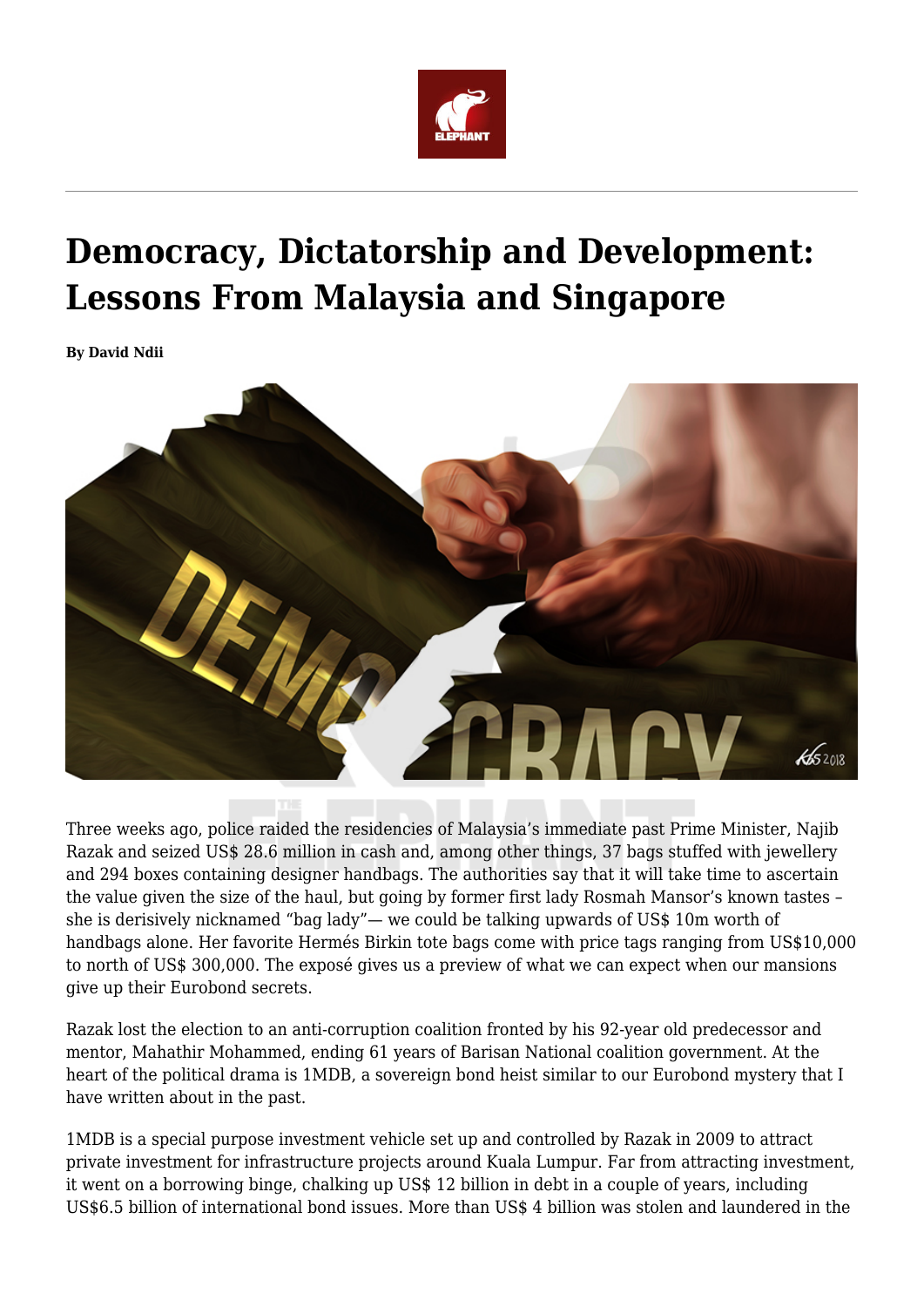world's leading financial centres, including Singapore, Switzerland and the USA.

The evidence led straight to Razak, his family and cronies including a smoking gun— US\$680m traced to his personal bank account. In an effort to suppress the scandal, Razak fired his deputy, replaced the attorney general and central bank governor with his lackeys, clamped down on the media and internet, whipped up ethnic nationalism, put a top secret lid on the investigation and got himself cleared by his new compliant attorney general.

1MDB is a special purpose investment vehicle set up and controlled by Razak in 2009 to attract private investment for infrastructure projects around Kuala Lumpur. Far from attracting investment, it went on a borrowing binge, chalking up US\$ 12 billion in debt in a couple of years, including US\$6.5 billion of international bond issues. More than US\$ 4 billion was stolen and laundered in the world's leading financial centres, including Singapore, Switzerland and the USA.

## It did not work.

Foreign authorities which had initially steered clear were forced to open investigations as complicity of investment banks in their jurisdictions became impossible to ignore. Goldman Sachs came under scrutiny for charging an incredible nine percent of the bond value as transaction fees, more than 10 times the market rate. Goldman Sachs was a big benefactor of both Obama and the Hillary Clinton campaign.

Money laundered in the US included financing of the Hollywood blockbuster, *Wolf of Wall Street,* starring Leonardo di Caprio, a luxury yacht, a Picasso and a US\$27m diamond necklace. When they finally moved, the US authorities refused to name Razak in the indictments referring only to "Malaysian Official 1". Malaysia, and Razak personally have been strong US allies in the anti-terror campaign.

Malaysia is one of those Asia's tiger economies that, as we say, left us behind. What we often don't realize is that the Asian Tigers have their own leaving-each-other-behind stories, none as dramatic and instructive as that of sister nations Malaysia and Singapore.

On attaining self-rule from the British in 1957 Singapore's founding fathers championed political union with sister British colonies in the Malay peninsula— just as was mooted between Kenya, Uganda and Tanzania. Malaysia was resource rich with large oil and gas reserves, other mineral resources, and well-developed plantation agriculture. Singapore was a resource poor city-state with only a port in a strategic location. Singapore's leaders, led by Lee Kwan Yew, saw unification as the best way to secure Singapore's security and prosperity.

Singapore's overtures culminated in political federation in 1963. It was a fractious marriage from day one. Two years later, Singapore was bundled out of the federation. In his memoir, Lee Kwan Yew writes about this as a most traumatic experience. Reading between the lines, the rejection and the political vulnerability it precipitated, motivated Singapore's leaders' drive to succeed.

On attaining self-rule from the British in 1957 Singapore's founding fathers championed political union with sister British colonies in the Malay peninsula— just as was mooted between Kenya, Uganda and Tanzania. Malaysia was resource rich with large oil and gas reserves, other mineral resources, and well-developed plantation agriculture. Singapore was a resource poor city-state with only a port in a strategic location. Singapore's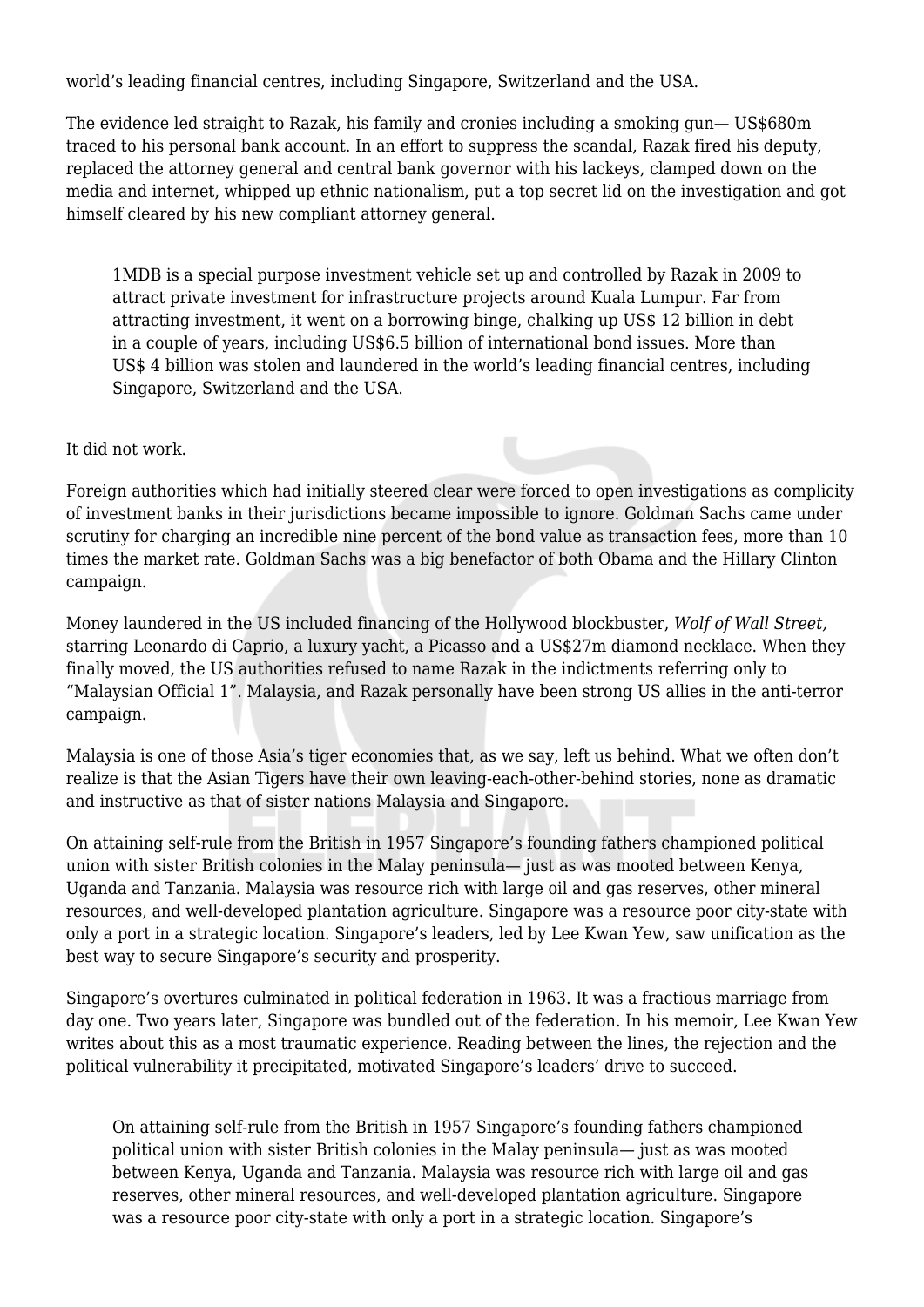leaders, led by Lee Kwan Yew, saw unification as the best way to secure Singapore's security and prosperity.

Half a century on Singaporeans enjoy one of the highest standards of living in the world with the ninth highest average income (US\$52,000), the wealthiest Asian country with an average income one third higher than Japan (US\$38,000), close to double that of South Korea (US\$28,000) and five times that of Malaysia (US\$10,000). Today, one of Malaysia's vexing economic challenges is brain drain as its techies and professionals cross over to Singapore for lower level but better paying jobs. Malaysians cannot help but ask themselves how Singapore left them behind.

In popular discourse, the view that democracy is a luxury that poor countries cannot afford, that what we need are progressive autocrats has considerable following. Singapore's Lee Kwan Yew and Malaysia's Mahatir Mohammed are both held up as pin-up benevolent dictators. If benevolent dictatorship is the holy grail of economic transformation then how is it that resource poor Singapore ends up five times wealthier than better endowed Malaysia? Malaysia and Singapore's divergent economic paths can be summed up in two very familiar words: tribalism and corruption.

The rocky marriage began with Malaysia adopting Islam as the state religion, despite the protestation of the significant non-Muslim minorities. Malaysia's leaders adopted socio-economic policy that privileged natives (the "*bumiputura*", or sons of the soil) over the immigrant, predominantly Chinese and Indian population. The Chinese (23 percent) and Indians (seven percent) minorities make up 30 percent of Malaysians. Singapore is the opposite, majority Chinese with Malays (15 percent) and Indians (7.5 percent). As with our Africanization and South Africa's Black Economic Empowerment (BEE) policies, the affirmative action lent itself to unjust enrichment by the state elite. Once they were bundled out of the union, Singapore's political leadership set their country on the opposite course— adopting equality, inclusivity and meritocracy as its foundational values.

Mancur Olson observes in *Democracy, Dictatorship and Development*, the paper that featured in my last column, that while "poor countries can grow extraordinarily rapidly when they have strong dictators who happen to have unusually good economic policies, such growth lasts only for the ruling span of one or two dictators."

Lee Kwan Yew was Prime Minister of Singapore for 31 years (from independence in 1959 to 1990, and he continued as 1st Senior Minister of Singapore for another 14 (1990-2004) and as Senior Mentor Minister of Singapore, a post created for him for another seven (2004 – 11). Thus Singapore had the good fortune of having the leadership and counsel of an exceptional leader for 59 years—his constituents for 60. He led the Peoples Action Party (PAP), which he co-founded, to eight successive election victories. He was no academic slouch, having graduated from the London School of Economics and from Cambridge with a "double first" law degree.

Dr. Mahathir Mohamad (doctor as in physician) was Malaysia's Prime Minister for two decades from 1983 to 2003. Although he is more closely associated with Malaysia's economic rise than anyone else, Malaysia's rise was well underway when he assumed office. The economic miracle did not survive him. During the first decade of his tenure, Mahathir implemented economic plan he inherited. During the second one, he launched his Vision 2020, which aimed to propel Malaysia to a high income country through mega-projects. His flagship Silicon Valley copy paste Multimedia Super Corridor did not fly.

Mahatir's more enduring legacy is deepening authoritarianism. He pushed through constitutional changes that centralised power, undermined the monarchy, and weakened the judiciary. He also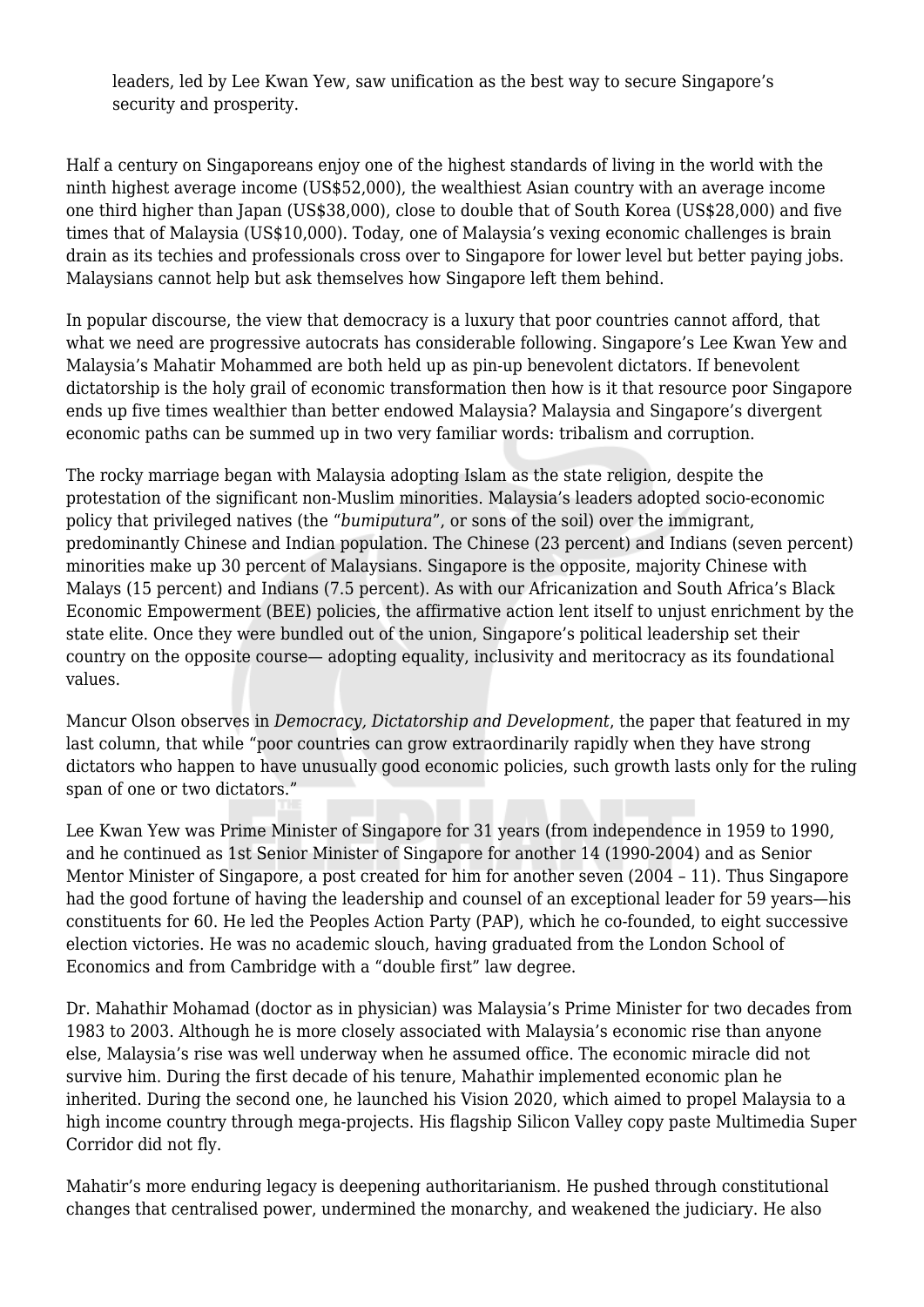mismanaged his succession, following the acrimonious fallout with his long term deputy and heir apparent, Anwar Ibrahim. While not personally corrupt, he promoted crony capitalism. His protege Razak repurposed the authoritarianism for corruption.

History has been unusually kind to Mahathir Mohamad. He now gets a second bite at the cherry. Perhaps the greatest irony of his comeback is that after all he did to undermine it, it is through democracy that he has succeeded in his second run for the premiership. And much of the credit for the survival of democracy in Malaysia goes to his erstwhile heir-turned-nemesis, Anwar Ibrahim. Indeed, Anwar Ibrahim, who has been in jail, is the *de facto* leader of the political movement that has propelled Mahathir to power. One of his campaign pledges, on which he has delivered, was to secure Ibrahim's pardon. Although he has apologized, and he will in all likelihood be succeeded by him, Ibrahim's political persecution is one blot on his legacy that he will find difficult to erase.

It has helped that Malaysia is a parliamentary system. Had the dictatorial power that Mahathir amassed been in a presidential system, bringing Razak down would have been considerably harder. In presidential South Korea, it took weeks of massive demonstrations to bring down President Park Geun-hye. Closer to home, it took the army to remove Mugabe after close to two decades of rigging himself back in power in presidential Zimbabwe, while parliamentary South Africa has now ousted two presidents in its 24-year post-apartheid history.

The benevolent dictatorship school of development posits benevolent dictatorship and democracy as mutually exclusive. But what we see in both Singapore and Malaysia is progressive autocrats and working electoral democracies. Lee Kwan Yew did not change the constitution and elevate himself to an imperial president like Jomo Kenyatta, who never once faced an opponent in an electoral contest.

Lee Kwan Yew developed Singapore politically and economically. In 1998 he proposed the Group Representation Constituency (GRC), a kind of multimember constituency to protect the minorities participation in parliament. In GRC people are elected as a group that must include individuals from the minority groups. We could easily solve the one-third gender rule problem with something similar. I have advocated adoption of a modified proportional representation at the county level (the parliamentary seats in a county would be pooled and allocated to parties based on popular vote).

The benevolent dictatorship school of development posits benevolent dictatorship and democracy as mutually exclusive. But what we see in both Singapore and Malaysia is progressive autocrats and working electoral democracies. Lee Kwan Yew did not change the constitution and elevate himself to an imperial president like Jomo Kenyatta, who never once faced an opponent in an electoral contest.

And the spirit of inclusive politics lives on. Singapore has recently elected its first woman president. Halima Yacob is Malay, Muslim, and only the second Malay president after the country's first president, Yusof Bin Ishak, who died 47 years ago. Two years ago the constitution was amended again to ensure that minorities ascend to the presidency. Specifically, it provides that the presidential election will be reserved for a racial group if a member of that racial group has not held the presidency for five consecutive terms. This is how Halima Yacob became president. This is another political innovation that we could adopt to make the presidency inclusive. It is worth noting that the president is responsible for the group representation constituencies. The president's other functions include control of the country's financial reserves, and oversight of the anti-corruption agency.

African leaders are fond of benchmarking pilgrimages to East Asia. Some even claim to be inspired